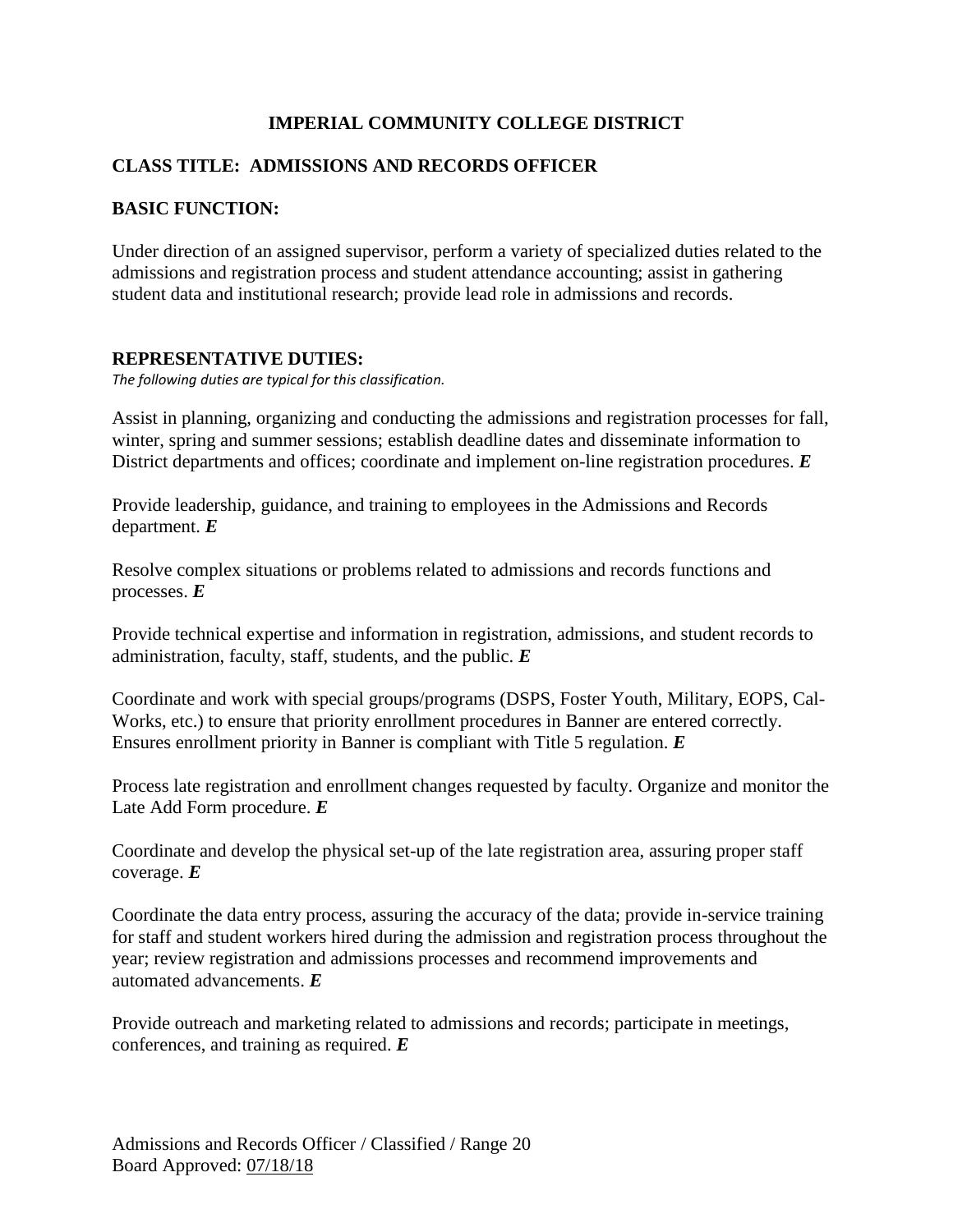Assist in organizing and coordinating the attendance accounting records including opening day rosters, and census rosters; assure the proper filing and maintenance of attendance records and reports. *E*

Assist in the dissemination of admission and registration information to the proper individuals, institutional divisions/departments and programs, and other areas; provide information concerning the annual schedule of admission time lines for applications, petitions, online registration, drop dates and census times. *E*

Assist evaluator in the review, evaluation, and maintenance of academic records and transcripts; assist in determining if courses from other institutions meet requirements of IVC courses. *E*

Coordinate, organize, and implement the Academic Standing process and notify students on their probation or dismissal status each term. *E*

Process Academic Renewal Petitions and work with counselors to ensure students meet the requirements for Academic Renewal. *E*

Coordinate with Academic Services and Information Technology to set up the academic terms in Banner. Update appropriate Banner forms affecting student enrollment each term. *E*

Serve as the contact person for faculty, staff; students and administrators; provide specialized information and assistance regarding admission, registration, attendance, and enrollment. *E*

Assist in developing and producing enrollment reports, reports for the Chancellor's Office and other reports as assigned. *E*

Schedule and coordinate large mailings of the Admissions and Records Office; assure mail bins are available and inform mail services staff of scheduled mailings. *E*

Operate a variety of office equipment including computer terminal, microcomputer, printer, typewriter, switchboard, copier, calculator, shredder and facsimile machine. *E*

Perform related duties as assigned.

# **KNOWLEDGE AND ABILITIES:**

# **Knowledge of:**

- Admissions and registration procedures applicable to a community college.
- Federal, state and local laws and regulations related to admissions and records.
- Preparation and maintenance of student records.
- Student attendance accounting methods and procedures.
- Oral and written communication skills.
- Correct English and Spanish usage, grammar, spelling, punctuation and vocabulary.
- Financial and statistical recordkeeping techniques.

Admissions and Records Officer / Classified / Range 20 Board Approved: 07/18/18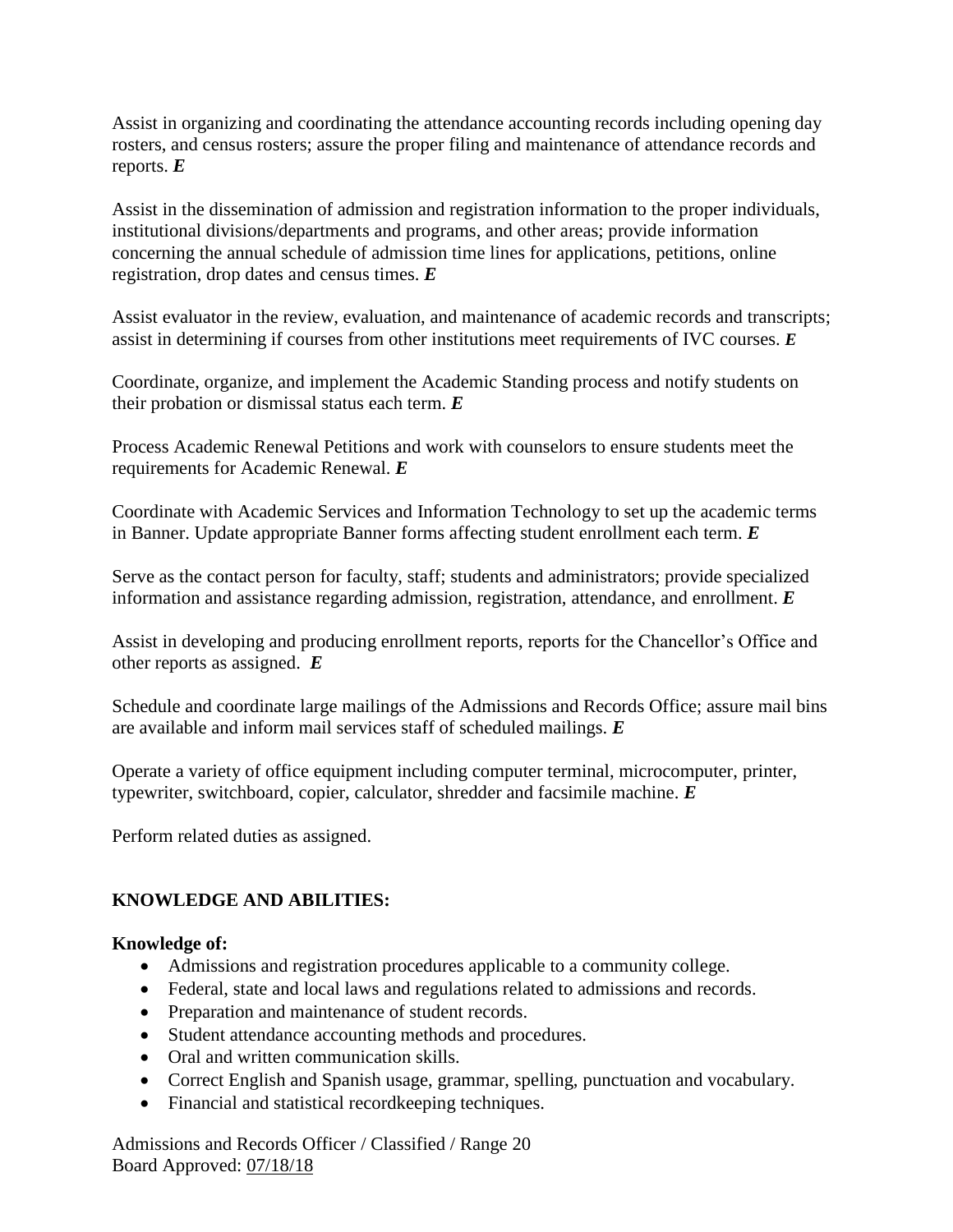- Basic principles of supervision and training.
- Coordination and organizational methods and skills.
- Electronic data processing methods, procedures and equipment.
- Interpersonal skills using tact, patience, and courtesy.

#### **Ability to:**

- Explain and interpret policies and procedures related to registration, records, academic probation, and student attendance accounting at a community college.
- Understand and interpret applicable sections of the State Education Code and other applicable laws under the direction of the Director.
- Modern office practices, procedures, and equipment.
- Work independently with minimal supervision.
- Establish and maintain cooperative and effective working relationships with others.
- Analyze situations accurately and adopt an effective course of action.
- Meet schedules and time lines.
- Plan and organize work.
- Train and provide work direction to others.
- Maintain records and prepare complex reports.
- Work confidentially with discretion.
- Communicate effectively both orally and in writing.
- Prepare and produce a variety of reports using various computer programs.

# **EDUCATION AND EXPERIENCE:**

Any combination equivalent to an Associate's degree and three years of student services or related field experience.

Bilingual in English and Spanish is preferred.

# **WORKING CONDITIONS:**

# ENVIRONMENT:

Office environment.

# PHYSICAL DEMANDS:

Incorporated within one or more of the previously mentioned essential functions of this job description are essential physical requirements. The chart below indicates the percentage of time spent on each of the following essential physical requirements.

1. Seldom = Less than 25 percent 3. Often =  $51-75$  percent

Admissions and Records Officer / Classified / Range 20 Board Approved: 07/18/18